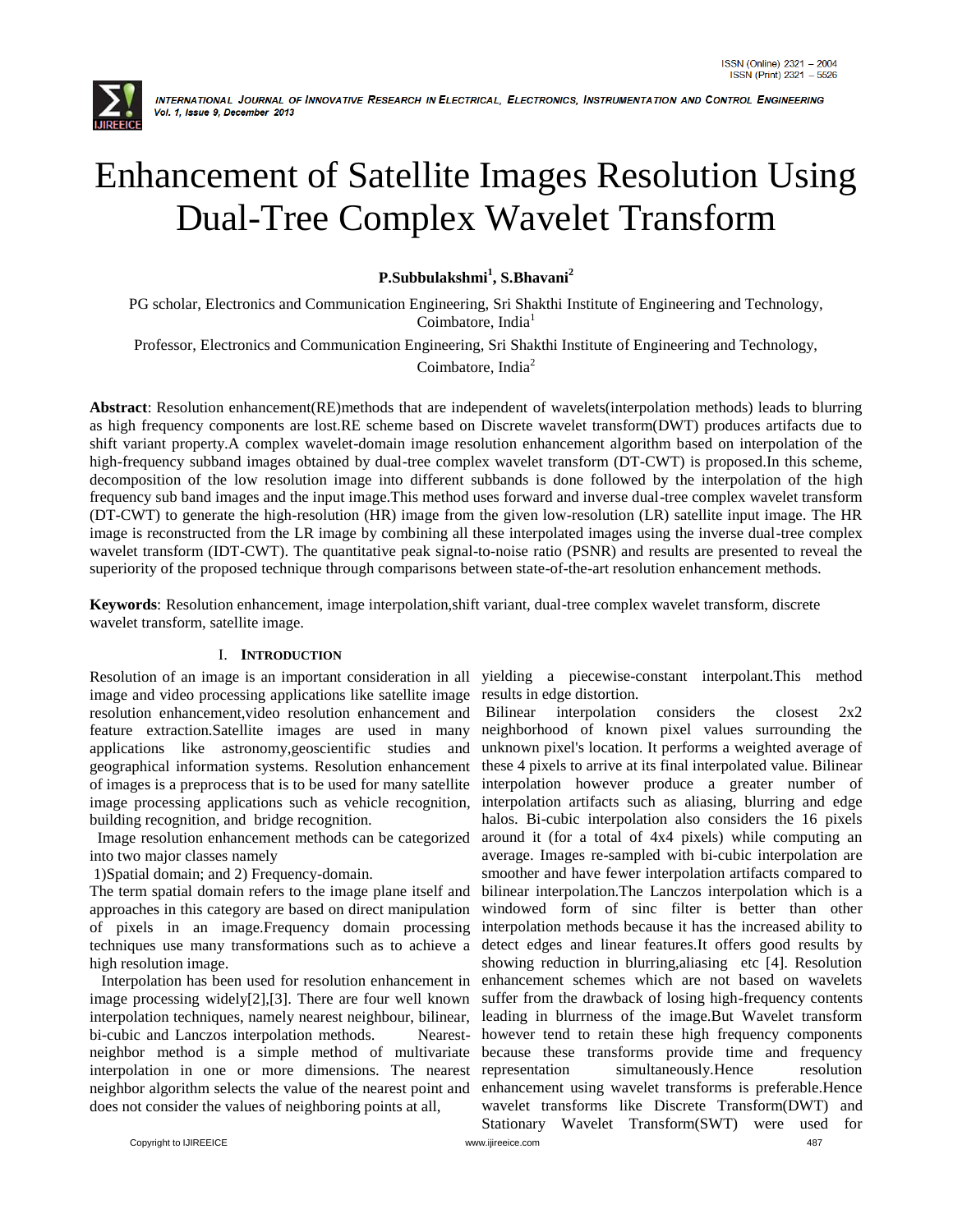

resolution enhancement. A discrete wavelet transform from those in the other it is possible for one DWT to (DWT) is any wavelet transform for which the wavelets are produce the real coefficients and the other the imaginary. discretely sampled. In DWT-based resolution scheme , a This redundancy of two provides extra information for common assumption that the low-resolution (LR) image is analysis but at the expense of extra computational power. It the low-pass filtered subband of the wavelet-transformed also provides approximate shift-invariance (unlike the high-resolution (HR) image. This requires that wavelets DWT) yet still allows perfect reconstruction of the signal. coefficients in subbands shold be estimated with high-pass spatial frequency information in order to estimate the HR image from the LRimage.These DWT-based resolution enhancement schemes in [5] generate artifacts (due to DWT shift-variant property). The Stationary wavelet transform (SWT) is a wavelet transform algorithm designed to overcome the lack of translation-invariance of the discrete wavelet transform (DWT). Translation-invariance is achieved by removing the down-samplers and up-samplers in the DWT and up-sampling the filter coefficients by a factor of  $2(i - 1)$  in the jth level of the algorithm[6]. To overcome the artifacts produced by these conventional resolution enhancement schemes a new complex wavelet domain resolution algorithm has been proposed.

DT-CWT is shift invariant and tends to have improved directional resolution compared to DWT. It also has limited redundancy.These properties make DT-CWT coefficients inherently interpolable.Hence these features make DT-CWT to be a better approach for image resolution enhancement.This method uses forward and inverse dualtree complex wavelet transform (DT-CWT) to generate a high-resolution (HR) image from the given low-resolution (LR) satellite input image. The HR image is reconstructed from the LR image together with a set of wavelet coefficients using the inverse dual-tree complex wavelet transform (IDT-CWT).

# II. **INTRODUCTION TO DUAL-TREE COMPLEX WAVELET TRANSFORM**

The complex wavelet transform (CWT) is a complex-valued extension to the standard discrete wavelet transform (DWT). It is a two-dimensional wavelet transform which provides multi resolution, sparse representation, and useful characterization of the structure of an image. Further, it purveys a high degree of shift-invariance in its magnitude. However, a drawback to this transform is that it is exhibits (where d is the dimension of the signal being transformed) redundancy compared to a separable DWT.

A dual tree complex wavelet transform(DT-CWT) is equal to two real valued Discrete wavelet transform(DWT) as shown in Fig. 1.As it is shift invariant it yields perfect directional resolution and aids perfect reconstruction of the satellite image.The Dual-tree complex wavelet transform (DTCWT) calculates the complex transform of a signal using two separate DWT decompositions (tree a and tree b). If the filters used in one are specifically designed different



Fig. 1. Block diagram of 3-level DT-CWT

The design of filters is particularly important for the transform to occur correctly and the necessary characteristics are:

- The low-pass filters used in the two trees must differ by half a sample period.
- Reconstruction filters are used for the reverse of Analysis.
- All filters are taken from the same orthonormal set
- Tree a filters and tree b filters are reverse to Eachother.
- The frequency response of both the trees are same.

# III. **PROPOSED SYSTEM**

In the proposed method of resolution enhancement shown in Fig. 2 an input image is decomposed into different subband images by using DT-CWT and the interpolation is applied to the high-frequency subband images. Low-frequency subband images are obtained due to the low resolution of the original image.Hence instead of using low-frequency subband images,which contain less information than the original input image,the input image is used for the interpolation of two low-frequency subband images which ultimately increases the quality of the super resolved image.

e

# Fig. 2. Block diagram of the DT-CWT-RE algorithm

The input image is interpolated with interpolation factor of  $\alpha/2$  which is used to interpolate high frequency sub bands.Interpolation of the low resolution input image and the shifted version of the input image in horizontal and vertical directions form the two real valued images.These images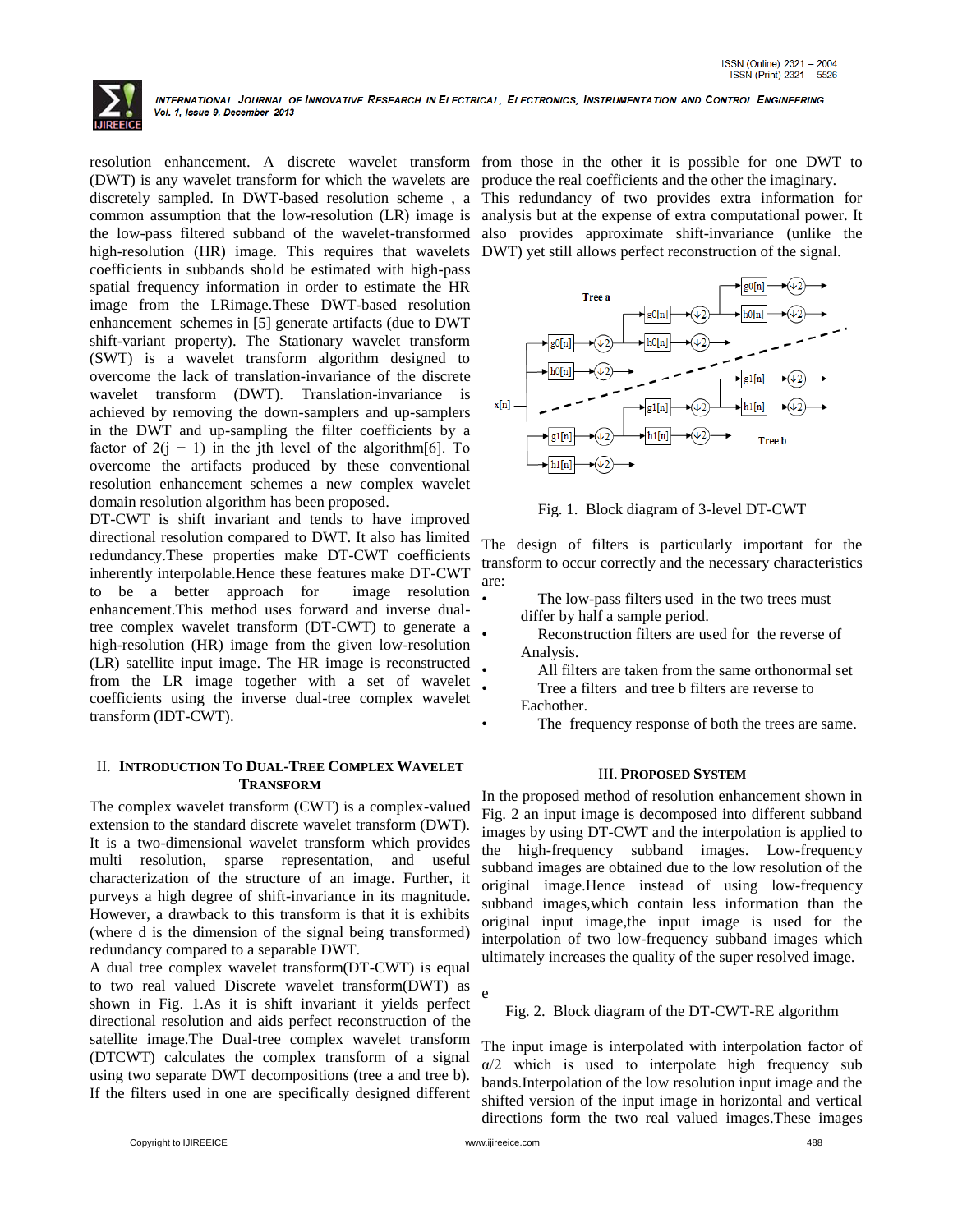

form real and imaginary components of the interpolated complex LL image, respectively, for the inversr DT-CWT operation. Interpolation of the input image by  $\alpha/2$  and the high-frequency subband images by  $\alpha$  is done finally followed by IDT-CWT to get output image.The output image will have sharper edges than the interpolated image obtained by interpolation of the input image directly. This enhanced edges are produced because of the fact that the interpolation of the isolated high-frequency components in the high-frequency subband images will tend to preserve more high-frequency components after the interpolation of the respective subbands separately far better than interpolating the input image directly.

This proposed technique not only interpolates the input image but also the high-frequency subband images obtained through DT-CWT process. As a result a final highresolution output image is generated by using the IDT-CWT of the interpolated subband images and the original input image.The interpolation method applied is same for all subband and the input images respectively.The performance metrics like Mean square error(MSE),Peak signal to noise ratio(PSNR) are analysed.

The PSNR calculates the peak signal-to-noise ratio, between two images in decibels. This ratio is used as a quality measurement between the original and a reconstructed image. If PSNR value is high, quality of the reconstructed image will be be good.

The MSE represents the cumulative squared error between the reconstructed and the original image, and PSNR represents a measure of the peak error. The low value of MSE leads to low value of error. To compute PSNR the MSE is first calculated using the following equation:

$$
MSE = \frac{\sum_{M,N} [I_1(m,n) - I_2(m,n)]^2}{M*N}
$$

where the number of rows and columns in the input image are represented by M,N respectively.

PSNR can be calculated as follows

$$
PSNR = 10 \log_{10} \left( \frac{R^2}{MSE} \right)
$$

where R is the maximum fluctuation in input image. For a 8bit image, value of R is 255.Thus the Mean Square Error (MSE) and the Peak Signal to Noise Ratio (PSNR) are the two error metrics used to compare image reconstruction quality.

# IV.**RESULTS AND DISCUSSION**

This section presents the results obtained for the proposed DT-CWT resolution enhancement scheme.Inorder to reveal the effectiveness of the proposed scheme over the conventional and state-of-the-art image resolution enhancement techniques, different LR optical images obtained from the Satellite Imaging Corporation webpage [1] were tested.The image of Washington DC ADS40 Orthorectified Digital Aerial Photography is taken for comparison with existing RE techniques such as DWT and SWT.Fig. 3 shows the original "Washington DC" image, the downsampled input image, and the images obtained using SWT-RE , DWT-RE and the DT-CWT-RE schemes.





Fig. 3 (a)original "Washington DC" image (b)Input image (c)SWT-RE (d)DWT-RE (e)DT-CWT-RE

The low resolution input image when subjected to SWT splits the image into different sub-bands and these sub-bands will have the same size as that of input image.The HR image reconstructed from these sub-bands is shown in Fig.

Copyright to IJIREEICE [www.ijireeice.com](http://www.ijireeice.com/) 489